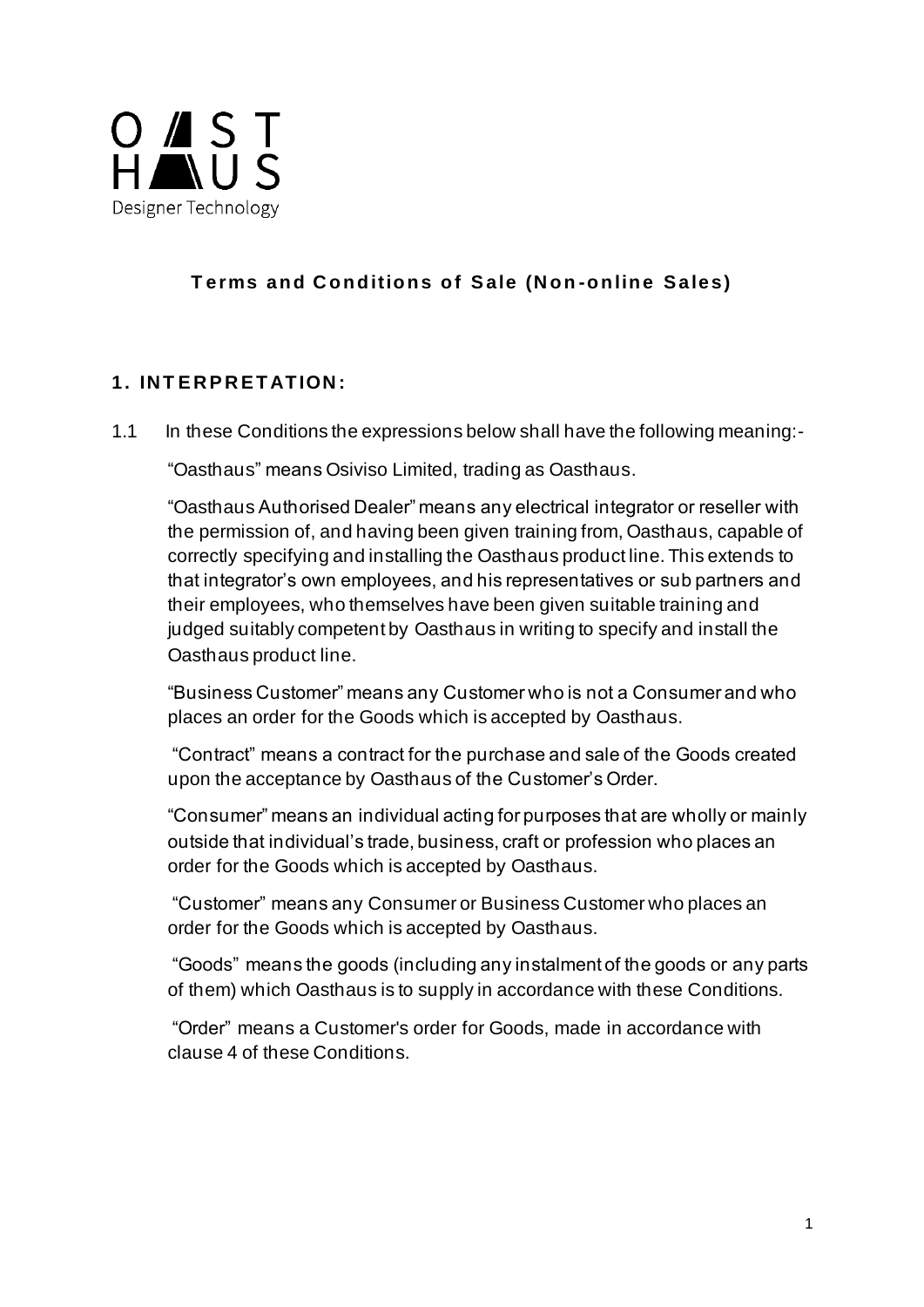# **2. AC C E P T AN C E :**

- 2.1 These Conditions supersede any terms and conditions proposed by the Customer and these Conditions shall govern the Contract to the exclusion of any other terms and conditions. These Conditions may not be varied except with the written consent of Oasthaus.
- 2.2 All and any business undertaken by Oasthaus in relation to non-online orders for Goods are transacted subject to these Conditions. All and any business undertaken by Oasthaus in relation to online orders for Goods are transacted subject to Oasthaus's online terms and conditions: https://theoasthaus.com/terms/.
- 2.3 Should the Customer wish to contract with Oasthaus otherwise than subject to these Conditions (or, if applicable, the online terms and conditions) special express arrangements should be made and such arrangements shall only apply and be binding on Oasthaus if made in writing and signed by a Director or Secretary of Oasthaus. Should any of these Conditions conflict with any conditions stated in the Order then these Conditions shall prevail. By placing an Order, the Customer confirms acceptance of these Conditions.

# **3. P R IC E S :**

- 3.1 The price of the Goods (which includes VAT) shall be the price quoted by Oasthaus to the Customer or, where no price has been quoted, the price listed in Oasthaus' published price list current at the date the Order is placed by the Customer.
- 3.2 Prices quoted or listed in Oasthaus's published price list do not include delivery costs. The costs of delivery will be as told to the Customer in Oasthaus' quote or, where no costs of delivery have been quoted, will be provided to the Customer on written acceptance of its Order.
- 3.3 Oasthaus reserves the right to pass on any changes in the rate of VAT to the Customer should the rate of VAT change between the date of the Customer's Order and the date the product is supplied.

# **4 OR D E R S :**

- 4.1 The Customer may place an Order for the Goods it wishes to purchase (other than online orders) from Oasthaus via any of the following means:
	- 4.1.1 by written offer to Oasthaus;
	- 4.1.2 by telephone; or
	- 4.1.3 by attending the premises of Oasthaus in person.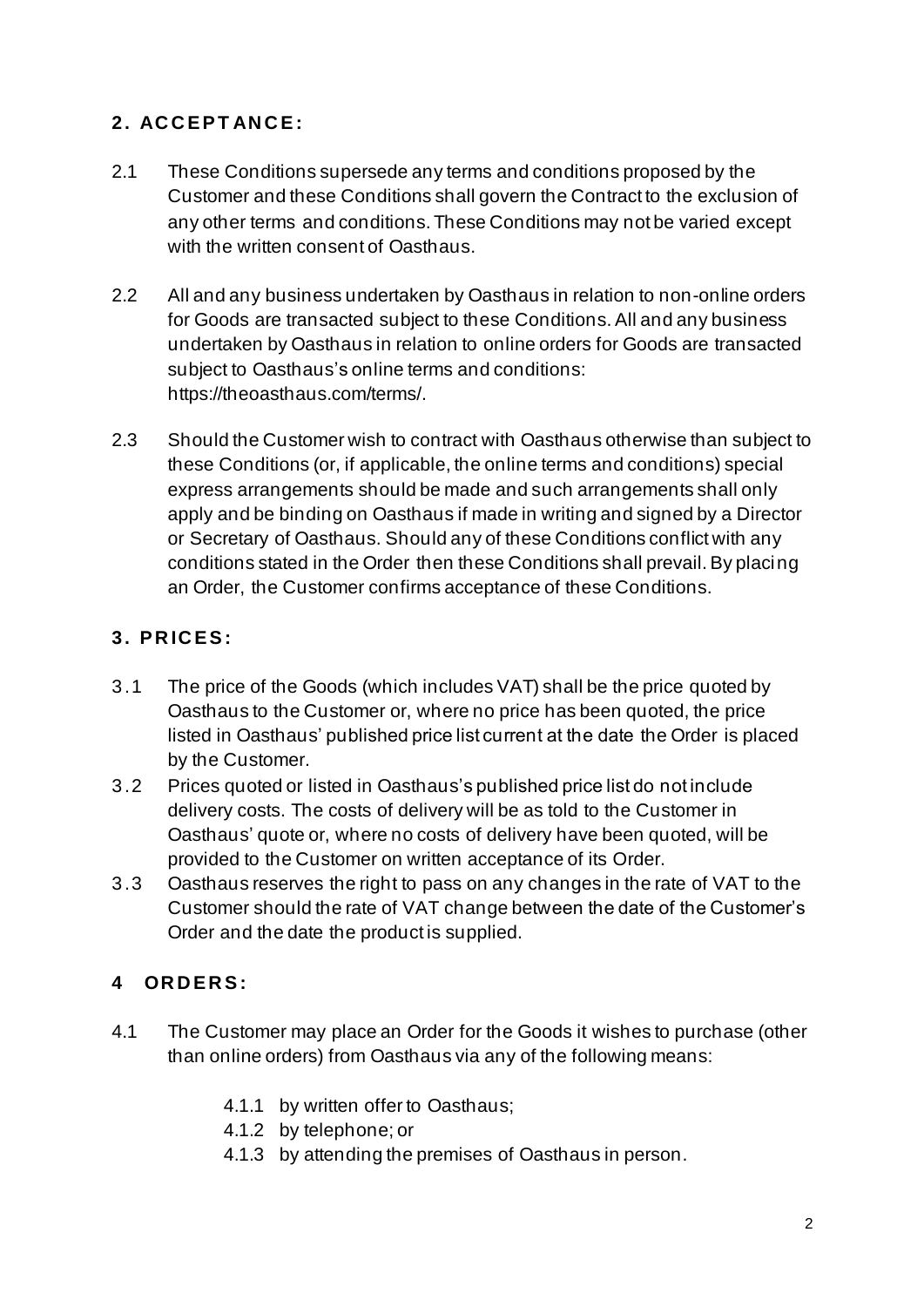- 4.2 Any Order placed by the Customer in accordance with clause 4.1 constitutes an offer by the Customer to purchase the Goods in accordance with these Conditions.
- 4.3 Any Order placed under clause 4.1 will not be deemed to have been accepted until Oasthaus issues written acceptance (which may include email) of the Order to the Customer, at which point the Contract will come into existence between Oasthaus and the Customer. In the event that an Order is unable to be accepted, the Customer will be informed in writing and will not be charged for any of the Goods.
- 4.4 If the Customer is a Consumer, an Order placed under clauses 4.1.1 or 4.1.2 may only be cancelled by the Customer in accordance with the provisions set out in clauses 10.4, 10.5 or 10.6 of these Conditions.
- 4.5 If the Customer is a Business Customer, no Order may be cancelled without Oasthaus's written consent. Where any such consent is given (a) it may be made subject to the Customer indemnifying Oasthaus for any loss or damage resulting from such cancellation, and/or (b) Oasthaus shall be entitled to setoff any loss or damage suffered as a result of such cancellation against any deposit paid by the Customer. Customers may be required to sign an order acknowledgement form detailing cancellation charges.
- 4.6 The Customer is responsible for ensuring that the terms of the Order are complete and accurate, as under no circumstances whatsoever shall Oasthaus be held responsible for the accuracy of the Order.

# **5 D E LIV E R Y :**

- 5.1 Oasthaus will use all reasonable endeavours to supply Goods within the time stated in the Order and the Customer's placing of the Order shall constitute agreement to the delivery time stated. Particularly with custom-made Goods, delays in the supply of component parts may arise that are beyond the reasonable control of Oasthaus. All specified delivery times are to be treated as estimates only and for the avoidance of doubt time of delivery shall not be of the essence of the Contract. Oasthaus shall not be liable for any delay in delivery of the Goods outside of Oasthaus' control but will take steps to keep the Customer informed of any such delay and minimise the effect of the delay, if possible.
- 5.2 Delivery costs are charged based on weight and/or volume and the delivery service used. Special delivery requirements must be made in writing. Oasthaus may determine that the Goods are to be delivered in instalments, in which case each delivery shall constitute a separate Contract and failure by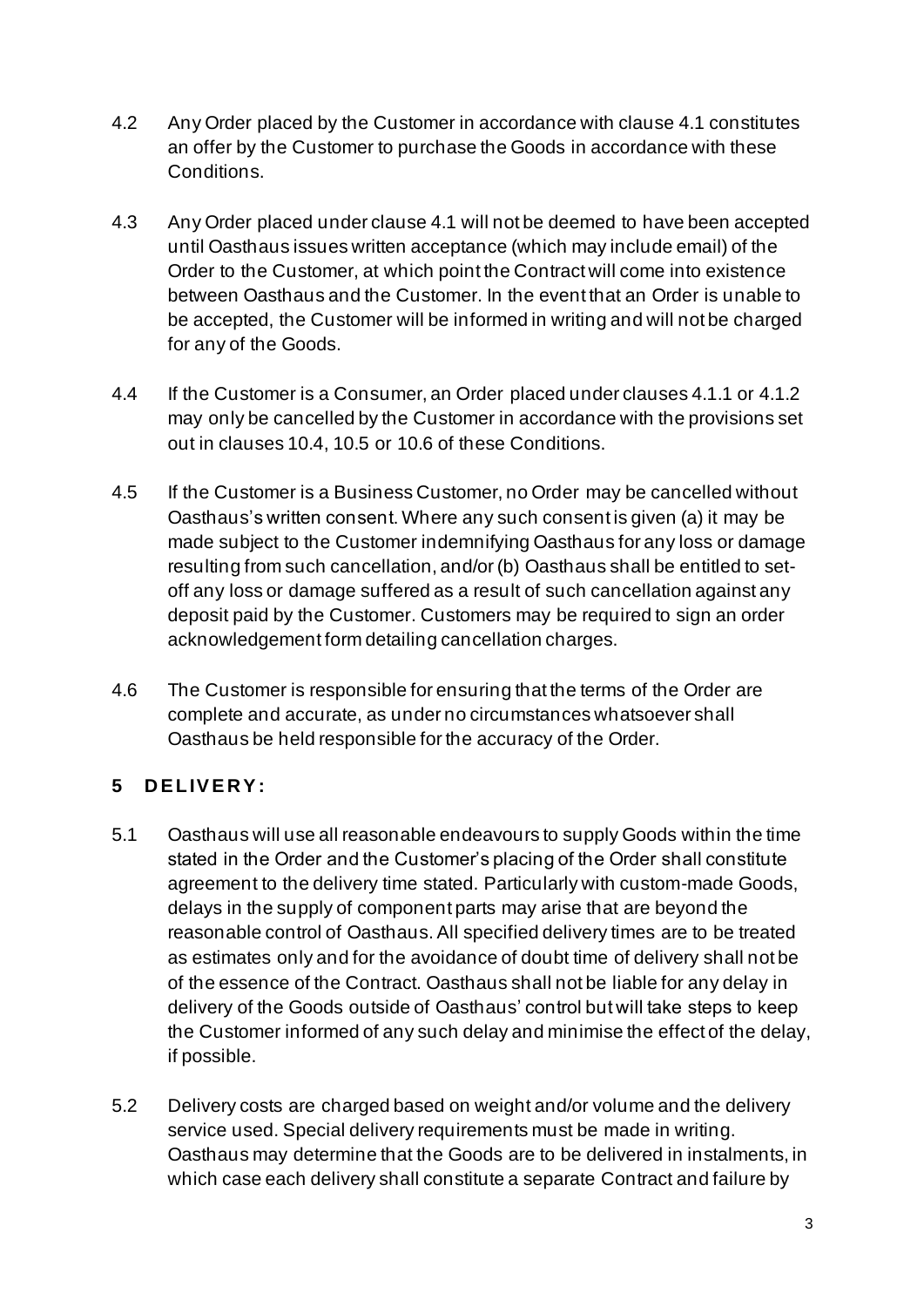Oasthaus to deliver any one or more of the instalments in accordance with these Conditions or any claim by the Customer in respect of any one or more instalments shall not entitle the Customer to treat the Contract as a whole to be repudiated.

- 5.3 The Customer will become responsible for the Goods on delivery.
- 5.4 If no one is available at the Customer's address to take delivery of the Goods, the Customer will be informed of how to re-arrange the delivery or collect the Goods from an alternative location. If the Goods remain uncollected or no arrangements for delivery have been made, Oasthaus will contact the Customer for further instructions and may charge the Customer for any costs incurred in facilitating subsequent delivery. If, despite reasonable efforts, Oasthaus are unable to contact the Customer or re-arrange delivery, Oasthaus may terminate the Contract by notice in writing.

### **6 IN T E R N AT ION AL OR D E R S:**

- 6.1 Payment: Payment of Goods must be made in Pounds Sterling. International credit card providers or banks will determine the exchange rate and may add an additional processing or administration charge in relation to such payment which Customers paying using international credit cards will be liable to pay.
- 6.2 Additional Costs: Goods ordered for international delivery may be subject to import duties, taxes and fees which are applied when the delivery reaches its destination. Please note that Oasthaus has no control over these charges and cannot predict their amount. The Customer will be responsible for payment of any such import duties, taxes and fees. Oasthaus recommends that the Customer contacts its local customs office for further information before placing an order for international delivery.
- 6.3 Local Laws and Regulations: The Customer must comply with all applicable laws and regulations of the country for which the Goods are destined. Oasthaus will not be liable or responsible if the Customer breaks any such law.

# **7 P AY ME N T :**

7.1 Customers without an account must make payment for the Goods and delivery by bank transfer, Paypal or credit/debit card upon making the order. Customers with a credit account may be required to make advance payments, particularly for custom-made Goods.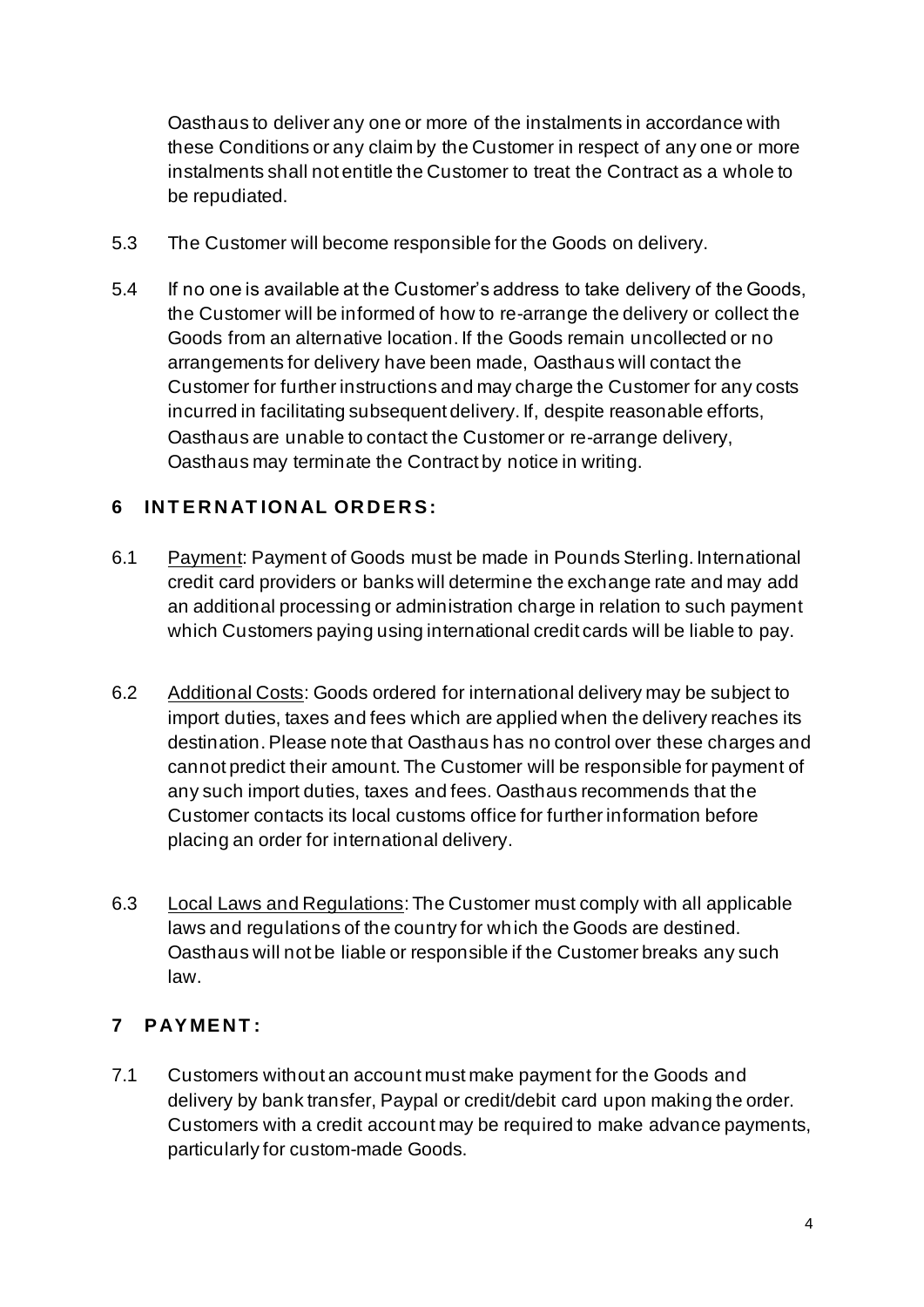#### **8 C R E D IT :**

- 8.1 Account facilities may be provided to Business Customers after completion and return of an account application form (as provided by Oasthaus on request). Trade references may be required. Oasthaus reserves the right to refuse credit at any time, to change credit terms at any time and to withdraw credit facilities without notice.
- 8.2 To ensure its records remain accurate Oasthaus may require Business Customers to resubmit the account application form from time to time. Circumstances in which Oasthaus may request this include after periods of inactivity of the Business Customer, after these Conditions have been updated or if the Business Customer's credit rating or credit limit changes.
- 8.3 Where credit terms are granted, invoices are due for payment 30 days after the date of the invoice. Oasthaus shall be entitled to interest, calculated at 4% above base rate for the time being of Barclays Bank Plc on all amounts overdue from the date upon which payment became due to the date of actual payment. Oasthaus also reserves the right to rescind the Contract where any outstanding sums owed under these Conditions exceed the period of 30 days after the date of invoice.
- 8.4 If partial deliveries of the Goods are made, each delivery shall be invoiced separately and paid for when due.

# **9 OWN E R S H IP :**

- 9.1 Ownership of the Goods shall pass to the Customer once Oasthaus receives payment in full (in cleared funds) for the Goods.
- 9.2 Where delivery of the Goods has been made but ownership of the Goods has not yet passed to the Customer, the Customer shall:
	- 9.2.1 store the Goods separately from all other goods held by the Customer so that they remain readily identifiable as Oasthaus' property;
	- 9.2.2 not remove, deface or obscure any identifying mark or packaging on or relating to the Goods;
	- 9.2.3 maintain the Goods in satisfactory condition and keep them insured against all risks for their full price from the date of delivery; and
	- 9.2.4 notify Oasthaus immediately if it takes any step or action in connection with entering into administration, provisional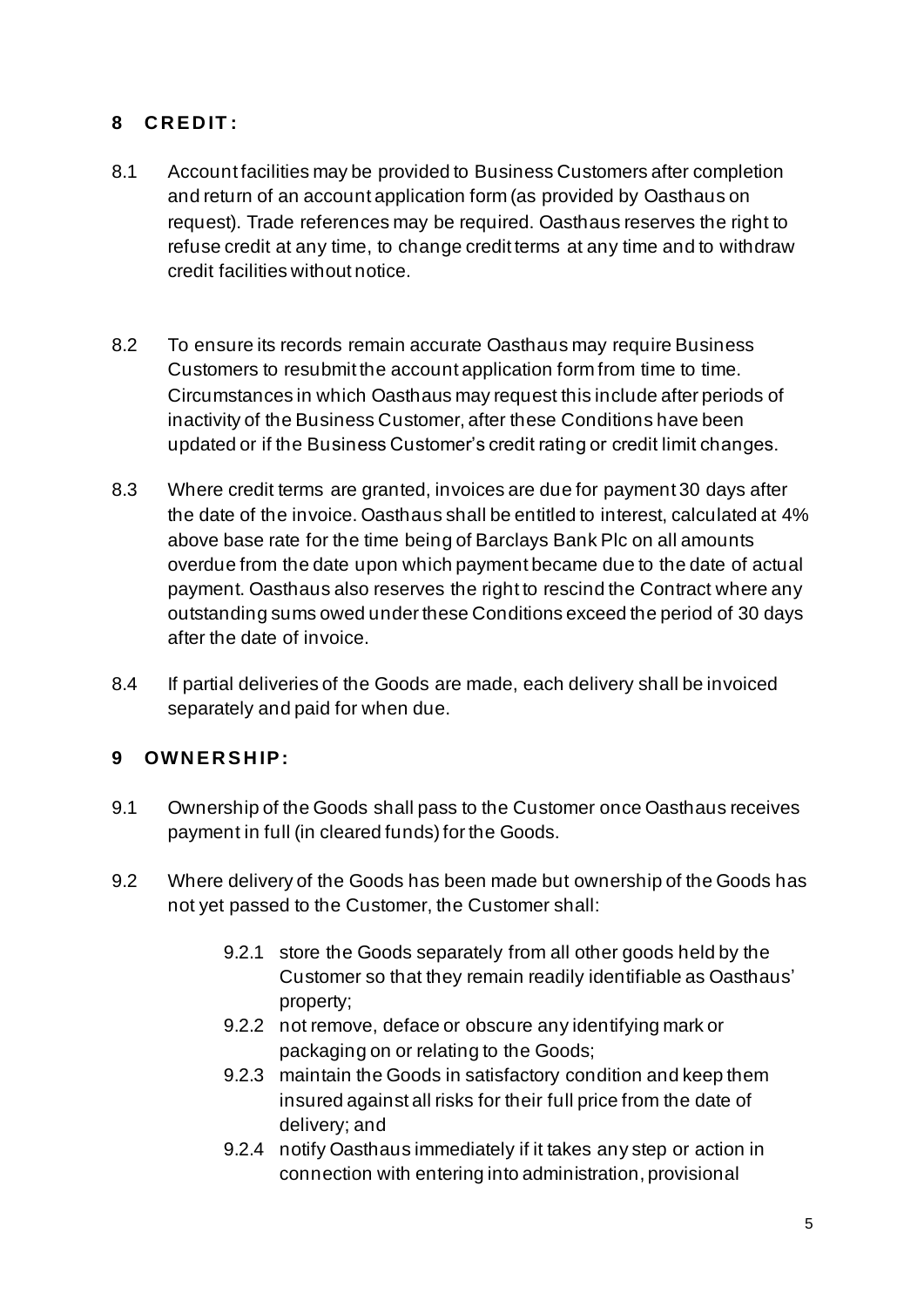liquidation or any composition or arrangement with its creditors; and

- 9.2.5 give Oasthaus such information relating to the Goods as Oasthaus may require from time to time.
- 9.3 If, before ownership of the Goods passes to the Customer, the Customer becomes subject to any of the events listed in clause 9.2.4, then, without limiting any other right or remedy Oasthaus may at any time:
	- 9.3.1 require the Customer to deliver up all Goods in its possession that have not been resold, or irrevocably incorporated into another product; and
	- 9.3.2 if the Customer fails to do so promptly, enter any premises of the Customer or of any third party where the Goods are stored in order to recover them.

# **10 CANCELLATION AND RETURNS:**

- 10.1 Save in the case of sales to Consumers (as provided below), Goods correctly supplied may not be returned without Oasthaus' prior agreement.
- 10.2 Before returning any Goods (which are eligible for return), the Customer shall contact Oasthaus to obtain a return authorisation number for such Goods.
- 10.3 All returns require Oasthaus' return authorisation number to accompany the return of Goods and be quoted in any matters arising. Goods returned for credit should be in the original, unopened, product packaging and in "as new" condition. Under no circumstances will Goods that have been used be considered for credit. A returned goods handling charge may be made particularly if the product packaging is opened. Goods are not supplied on a sale or return basis.
- 10.4 Where the Customer is a Consumer, the Customer has a legal right, under the Consumer Contracts Regulations 2013, to change its mind regarding an Order placed within 14 days of Oasthaus' confirmation of the Order and receive a full refund in respect of the same. Oasthaus may in this event deduct from the refund:
	- 10.4.1 an amount equal to any reduction in the value of the Goods caused by the Customer handling the Goods in a way which would not be permitted in a shop; and
	- 10.4.2 the delivery costs, the maximum refund for such being the difference between the least expensive delivery method and the most expensive delivery method where the Customer ordered the Goods via a more expensive method of delivery.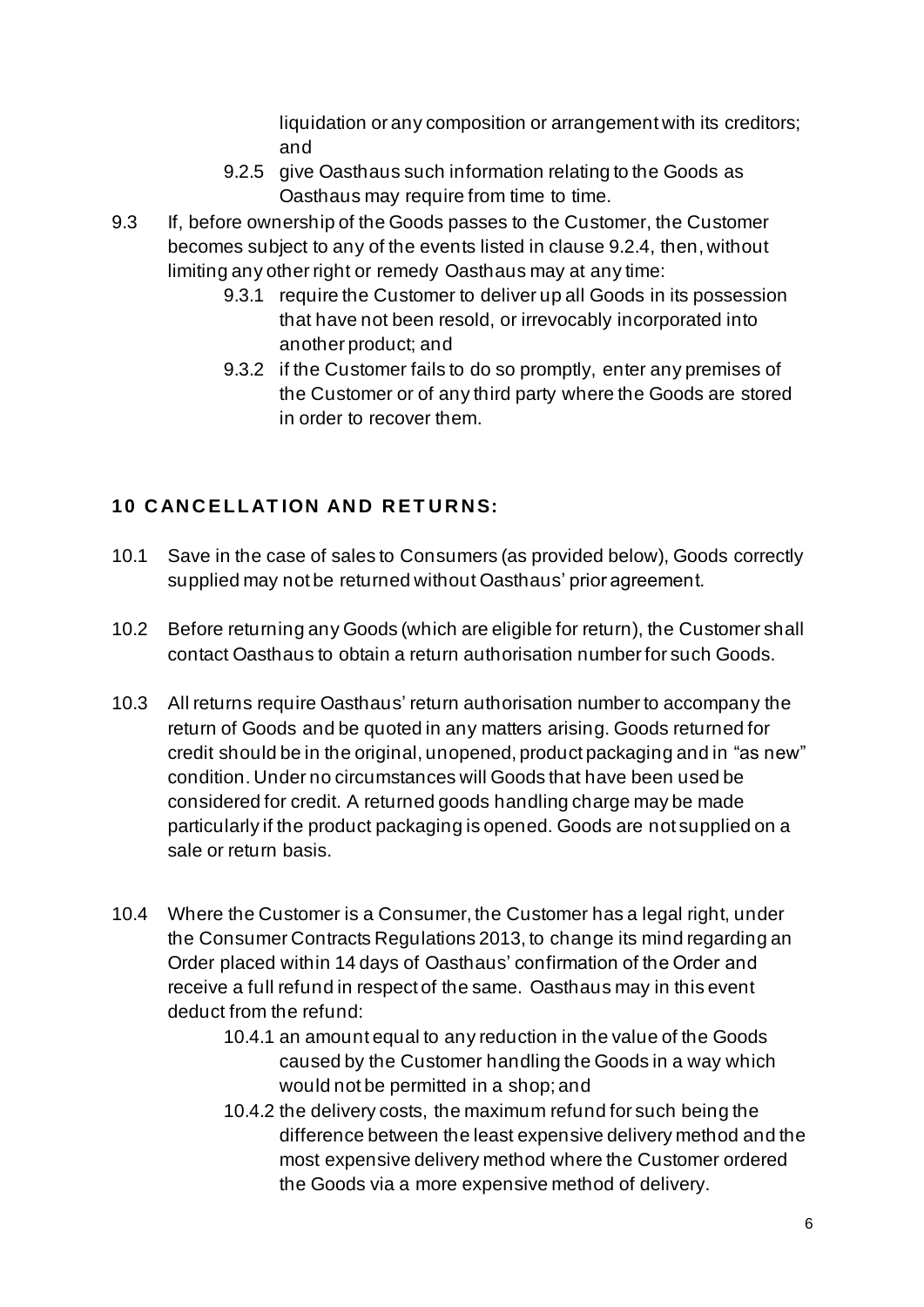- 10.5 The right for a Consumer Customer to change its mind does not apply to any products sealed for health protection/hygiene purposes which have been unsealed.
- 10.6 Any Consumer Customer exercising the right to return the Goods shall do so by contacting Oasthaus via the details listed in the Contact section of these Conditions to provide details surrounding the Order. Alternatively, the cancellation form attached as Schedule 1 of these Conditions can be completed and sent to Oasthaus.
- 10.7 Where the Customer is a Consumer, the Consumer Rights Act 2015 states that the Goods provided must be as described, fit for purpose and of satisfactory quality. If the Goods supplied to a Consumer fail to meet any of those requirements:
	- 10.7.1 the Customer shall be entitled to return the Goods within 30 days and get a full refund; and
	- 10.7.2 within 6 months the Customer shall be entitled to have the Goods be repaired or replaced, and if Oasthaus is unable to do so, the Customer shall be entitled to return the Goods and get a full refund.
- 10.8 This clause 10 is without prejudice to any other statutory rights of the Consumer.
- 10.9 Where any Goods are returned by the Consumer pursuant to clause 10.7, Oasthaus will pay the costs of return.
- 10.10 In all other circumstances where a Customer returns Goods to Oasthaus (including, for the avoidance of any doubt, a Consumer's right to change its mind under clause 10.4), the Customer will pay the costs of such return.

#### **11 PROBLEMS AND REPAIRS:**

- 11.1 The Customer shall forward any questions or complaints about the Goods in the first instance to Oasthaus via the contact details provided in the Contact section of these Conditions.
- 11.2 The Customer must contact Oasthaus in writing in advance before returning any Goods for repair. Oasthaus will assign a return authorisation number to such Goods and this return authorisation number must accompany the returned Goods and be quoted in any matters arising.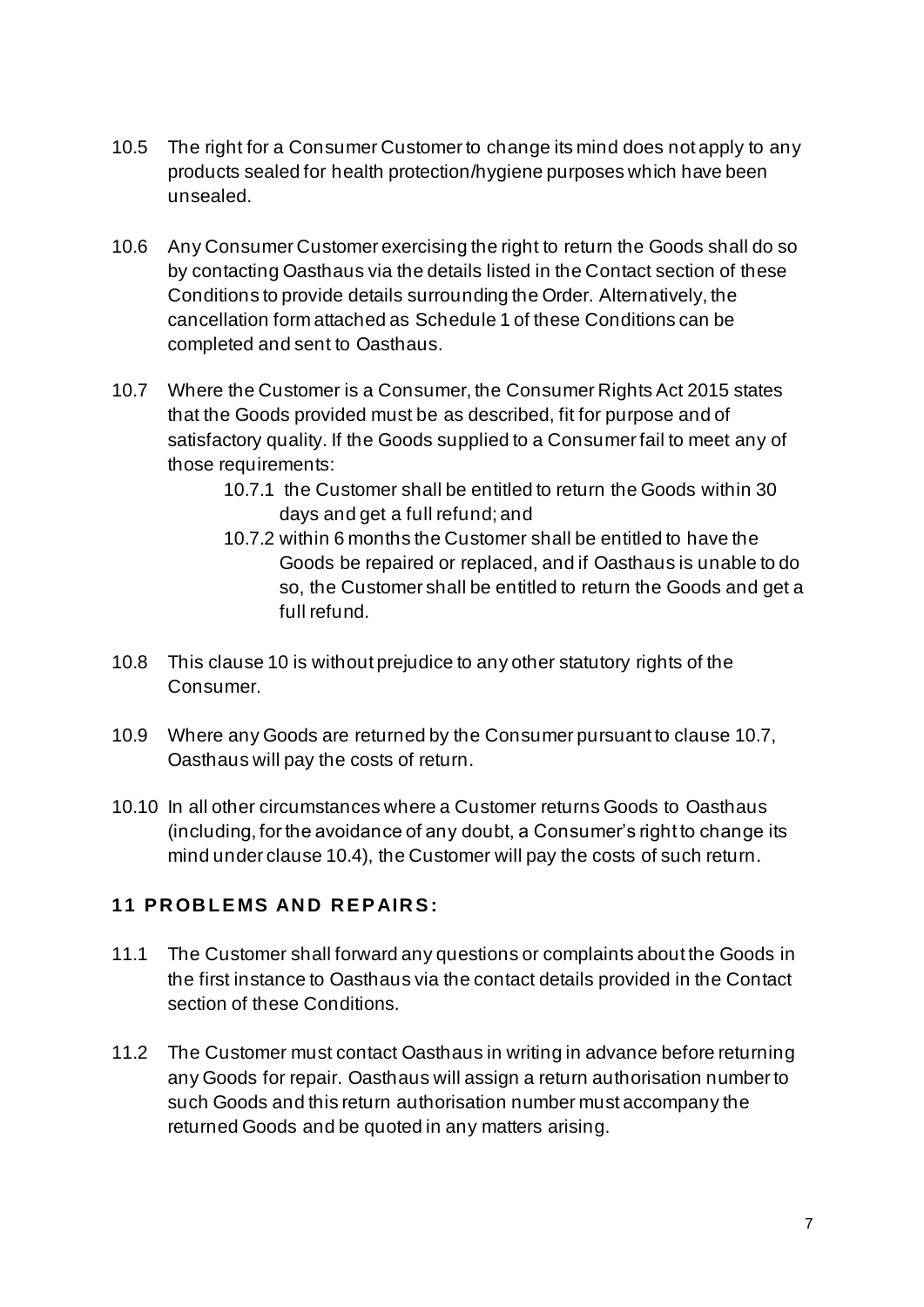- 11.3 With the exception of repairs undertaken in accordance with clause 10.7 or under one of the warranties set out in clause 12, repairs will only be undertaken upon written acceptance by the Customer of Oasthaus' quotation for the cost of such repairs.
- 11.4 With the exception of repairs undertaken in accordance with clause 10.7, Goods returned for repair are entirely at the Customer's risk and the Customer shall be responsible for paying all delivery costs.
- 11.5 The repair of Goods under one of the warranties set out in clause 12, can only be undertaken if a description of the fault is supplied.

# **12 WAR R AN T IE S :**

- 12.1 By providing the Goods, Oasthaus gives the following warranties (without prejudice, subject to clause 12.5, to any statutory rights):
	- 12.1.1 **To all Customers:** Oasthaus provides a 1 year warranty that the Goods conform in all material respects with their description, will be free from material defects in design, material and workmanship and will be of satisfactory quality (within the meaning of the Sale of Goods Act 1979).
	- 12.1.2 **To Oasthaus Authorised Dealers**: Oasthaus warrants that upon delivery Goods will conform to applicable specifications and will be free from defects in design, material or workmanship. Oasthaus will repair or replace, at its discretion, any product found to be defective or nonconforming, provided that:
		- a) the Oasthaus Authorised Dealer gives prompt written notice of the defect or nonconformity within eight weeks after delivery to the end customer;
		- b) at Oasthaus's request, the Oasthaus Authorised Dealer has returned the nonconforming Goods to Oasthaus, freight prepaid; and
		- c) Oasthaus has determined in its sole discretion that the Oasthaus Authorised Dealer has not improperly handled or shipped the Goods, or subjected the Goods to misuse, misapplication, accident, alteration, neglect, improper installation, inadequate maintenance, insufficient specification and implementation of system based protection circuitry, or unauthorised repair.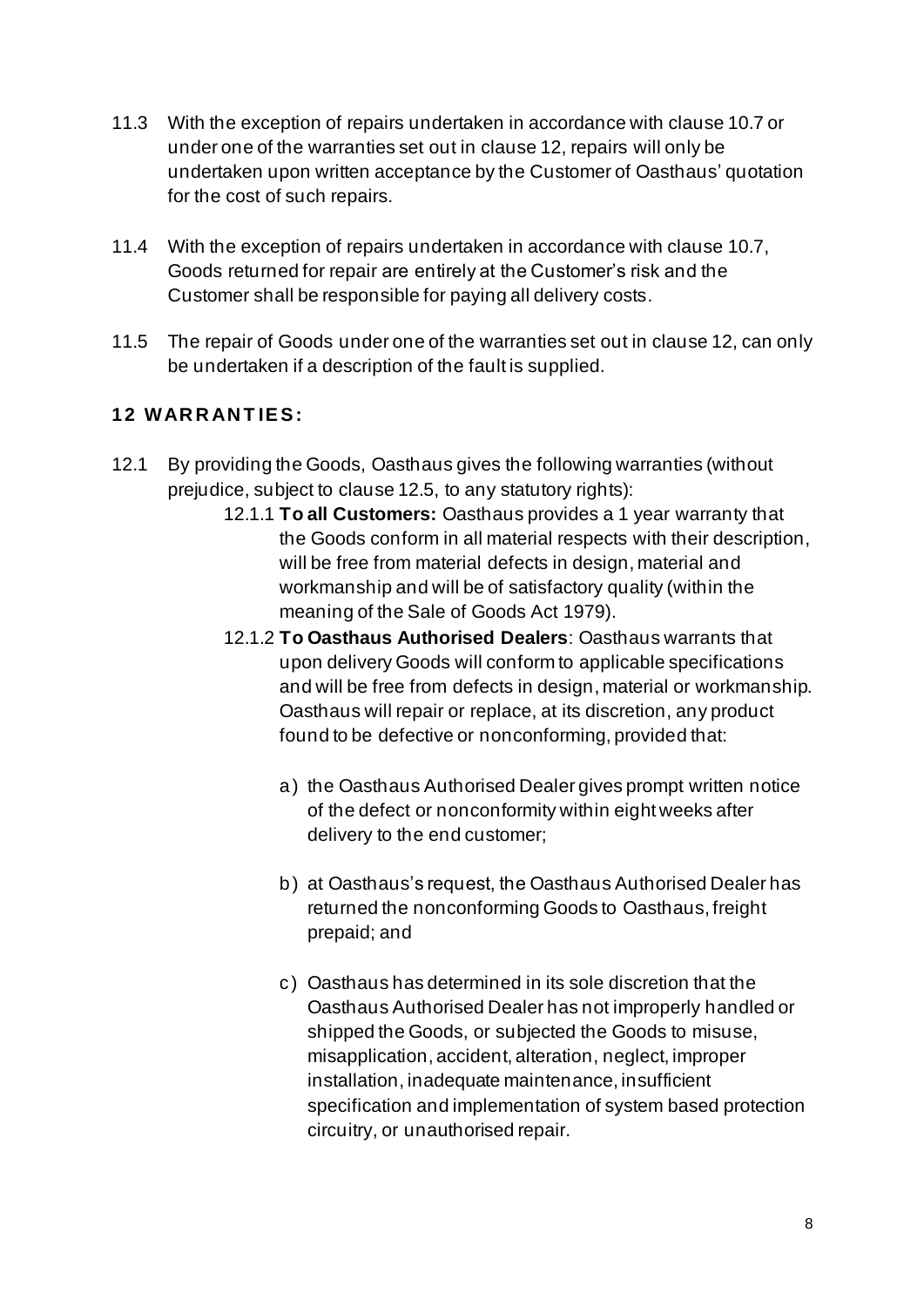- 12.2 The following circumstances shall be found to invalidate the warranties given in this clause 12: Damage caused by Customer or end customer accident, misuse, abuse, product modification or neglect; damage resulting from failure to follow instructions contained in the relevant product instruction manual; failure to implement sufficient system based protection for limited frequency range loudspeakers, damage resulting from the performance of repairs by someone not authorised by Oasthaus; any Oasthaus Goods on which the serial number has been defaced, modified or removed; fair wear and tear, wilful damage, negligence, abnormal working conditions; failure to follow Oasthaus's instructions; or where the defect arises as a result of Oasthaus following any drawing, design or specification supplied by you.
- 12.3 For the avoidance of any doubt, all warranties given under this section shall also be invalidated in the event that a third party who is not authorised by Oasthaus performs any services which are otherwise reserved for Oasthaus Authorised Dealers under these Conditions.
- 12.4 These Conditions also apply to any repaired or replacement Goods supplied by Oasthaus to the Customer.
- 12.5 Oasthaus will advise Customer of any available manufacturers' warranties that apply to the Goods. It shall be the responsibility of the Customer to notify/activate any such warranties with the relevant manufacturer.

#### 12.6 **Where the Customer is a Business Customer:**

- 12.6.1 The Goods are intended for use only in the UK. Oasthaus does not warrant that the Goods comply with the laws, regulations or standards outside the UK.
- 12.6.2 Except as provided in this clause 12, Oasthaus shall have no liability to the Business Customer in respect of a Good's failure to comply with any warranty set out in this clause 12.
- 12.6.3 The terms implied by sections 13 to 15 of the Sale of Goods Act 1979 are, to the fullest extent permitted by law, excluded from the Contract.
- 12.6.4 Except as expressly stated in these Conditions, Oasthaus does not give any representations, warranties or undertakings in relation to the Goods. Any representation, condition or warranty which might be implied or incorporated into these Conditions by statute, common law or otherwise is excluded to the fullest extent permitted by law. In particular, we will not be responsible for ensuring that the Goods are suitable for the Customer's purposes or for the installation and use of the Goods.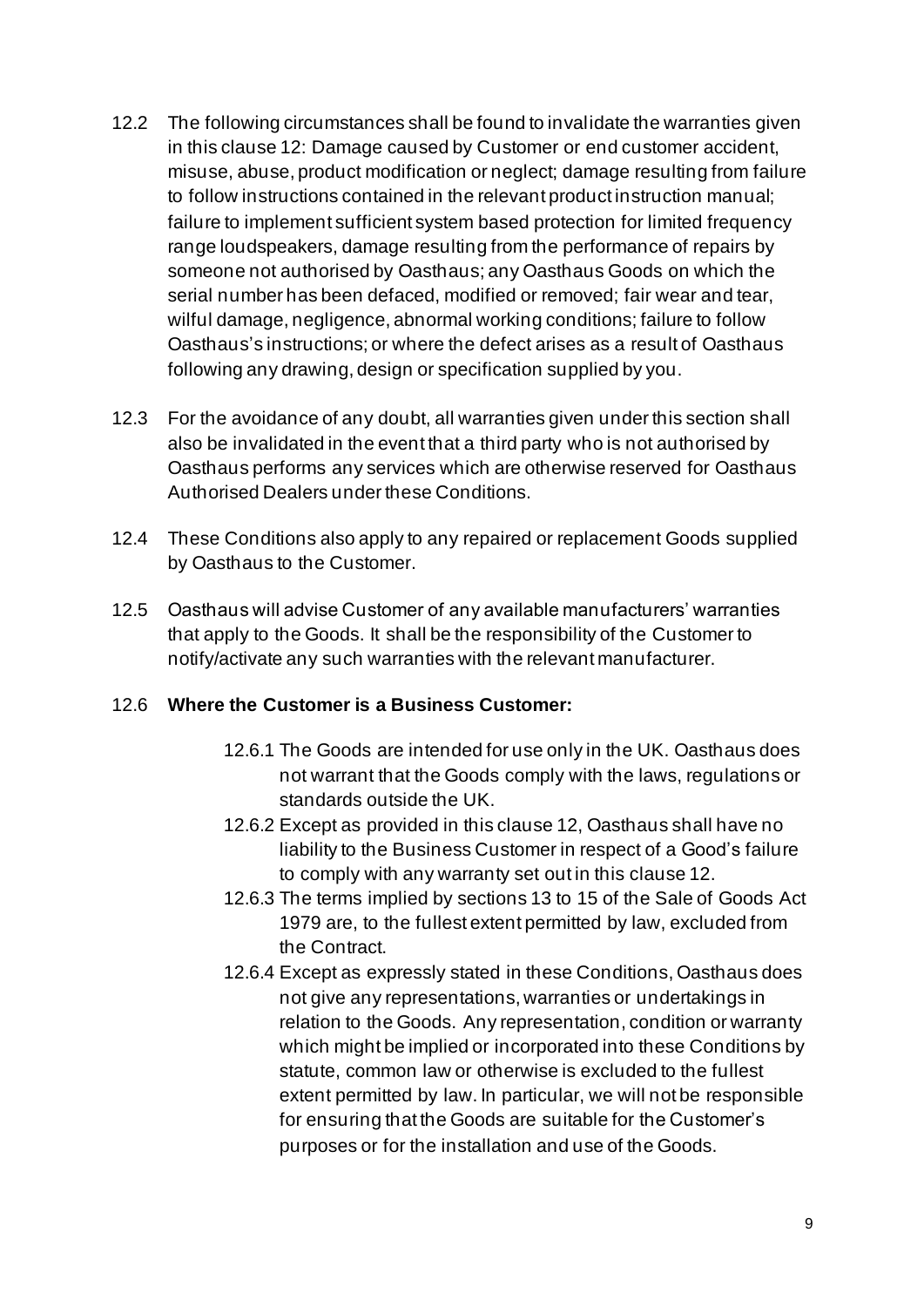### **13 WARRANTY CLAIM PROCEDURE:**

- 13.1 Where the Customer notifies Oasthaus in writing within a reasonable time of discovery that the Goods (or any part thereof) do not comply with any warranty (where applicable) set out in these Conditions, Oasthaus will:
	- 13.1.1 be given a reasonable opportunity of examining the Goods (or any part thereof) which is the subject of the warranty claim;
	- 13.1.2 reserve the right to require such Goods (or any part thereof) to be returned to Oasthaus; and
	- 13.1.3 at the option of Oasthaus, repair or replace the defective Goods (or any part thereof) or refund the price of the defective Goods in full or in part depending on the timing of the warranty claim.

# **14 P R OD U C T D E S C R IP T ION AN D T E C H N IC AL AD V IC E:**

- 14.1 Oasthaus will endeavour to ensure that information about all Goods in any sales literature is correct. Such information includes, but is not limited to: product descriptions, specifications, images and illustrations whether in hard copy or online. However, the Goods supplied may vary slightly to their description contained in the sales literature.
- 14.2 Oasthaus may, from time to time and in addition to the provision of the Goods, provide free technical support and advice to Customers in relation to such Goods.
- 14.3 Any advice provided by Oasthaus to Customers under this clause is given to the best of its knowledge and in response to information provided by the relevant Customer in relation to the Goods. Oasthaus therefore makes no warranty in relation to the accuracy of such advice provided to the Customer.
- 14.4 Where Oasthaus provides technical advice on overall systems to which the Goods comprise a part of, Oasthaus shall not be responsible for the final performance of the system, nor any components of such system which are not supplied by Oasthaus.
- 14.5 Where any Oasthaus representative attends the premises of a Customer in order to provide advice under this clause, any such advice shall not include installation of the Goods. The Customer shall at all times remain liable for the safety of Oasthaus representatives during such attendance.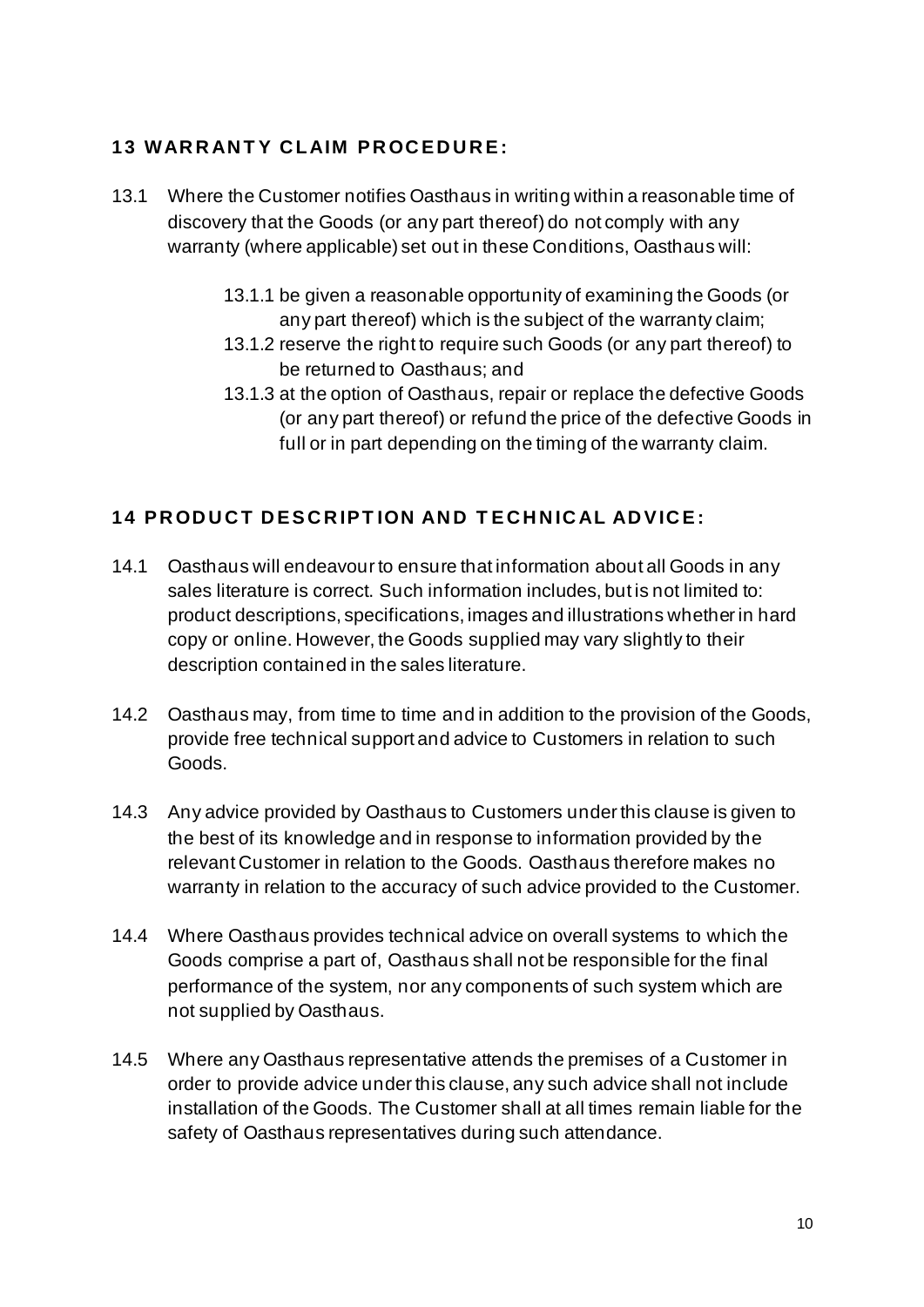- 14.6 Where any Customer's support query is unable to be answered by an Oasthaus Authorised Dealer, Oasthaus shall endeavour to answer any such support query submitted to it. Any such support queries shall be answered as soon as is reasonably possible and in the order received. Oasthaus gives no warranty as to response times to such queries.
- 14.7 For the avoidance of doubt, Oasthaus shall not be responsible for any act or omission by any Oasthaus Authorised Dealer (or any other third party), including but not limited to any errors in advice, installation or system setup.
- 14.8 Oasthaus shall not be responsible for any act or omission of any third party, whether or not recommended by Oasthaus, who provides installation services in relation to the Goods.

#### **15 WAIV E R**

15.1 Any indulgence granted by Oasthaus to the Customer or any waiver by Oasthaus of its rights under these Conditions in respect of any particular delivery or series of deliveries shall not be deemed to be a waiver of Oasthaus' rights in respect of any further delivery nor to be an agreement to confer the same indulgence in respect of any subsequent deliveries.

### **16 LIMIT AT ION OF LIAB ILIT Y**

#### 16.1 **Where the Customer is a Consumer:**

- 16.1.1 If Oasthaus fails to comply with these Conditions, Oasthaus is responsible for loss or damage that the Customer may suffer that is a foreseeable result of Oasthaus breaching these Conditions. Loss or damage is foreseeable if either it is obvious that it will happen or if, at the time the contract was made, both parties knew it might happen.
- 16.1.2 Oasthaus does not exclude or limit in any way liability to the Customer where it would be unlawful to do so. This includes liability for death or personal injury caused by Oasthaus' negligence or the negligence of any of their employees, agents or subcontractors; for fraud or fraudulent misrepresentation; or for breach of the Customer's legal rights in relation to the Goods.
- 16.1.3 As a Consumer, the Goods are provided only for domestic and private use. If the Goods are used for any commercial, business or re-sale purpose, liability will be limited as set out in clause 16.2 below.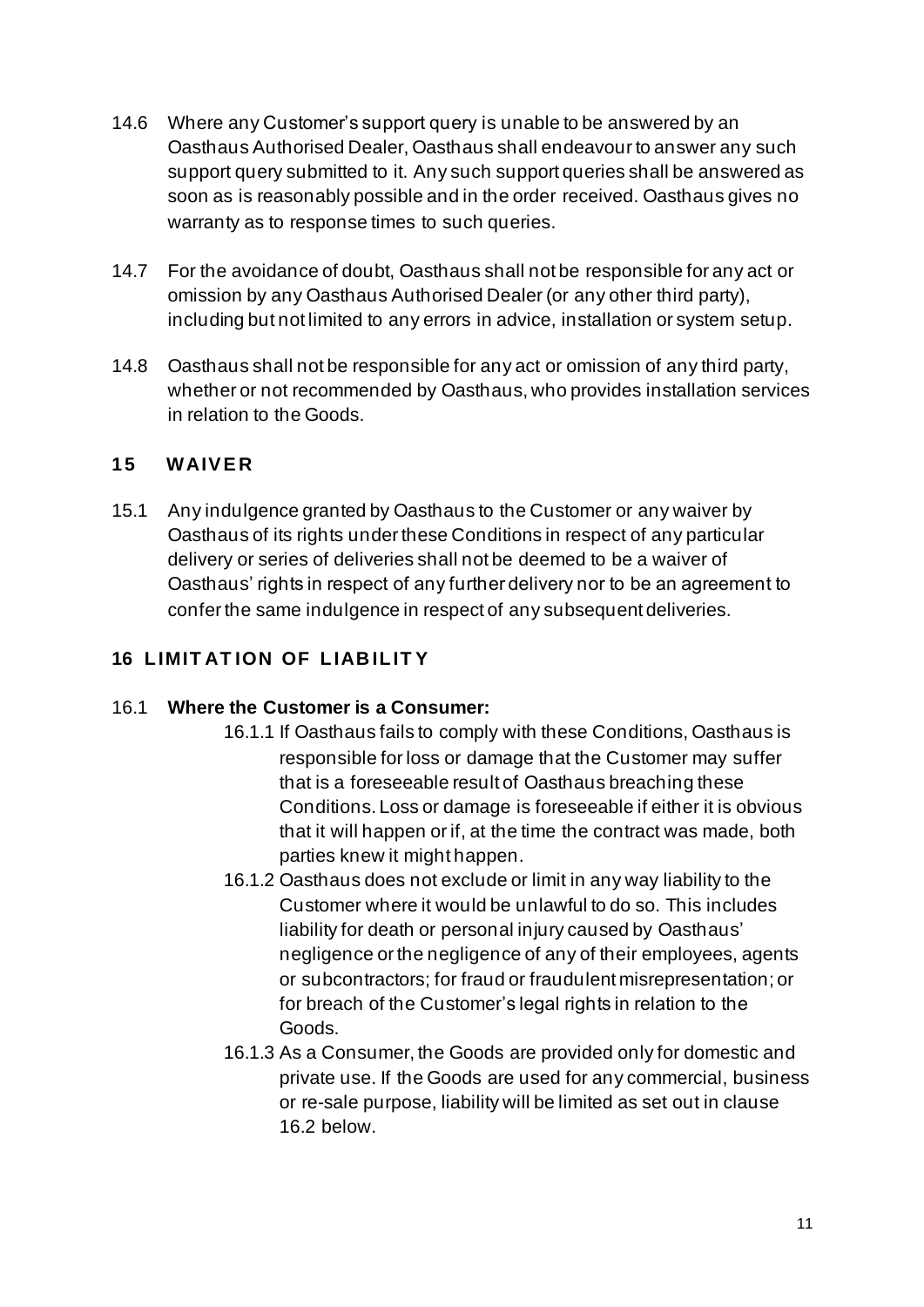#### 16.2 **Where the Customer is a Business Customer:**

- 16.2.1 Nothing in these terms shall limit or exclude Oasthaus' liability for:
	- a) death or personal injury caused by the negligence of Oasthaus, or the negligence of any of their employees, agents or subcontractors (as applicable);
	- b) fraud or fraudulent misrepresentation;
	- c) breach of the terms implied by section 12 of the Sale of Goods Act 1979; or
	- d) any liability in respect of which it would be unlawful for Oasthaus to exclude or restrict.
- 16.2.2 Subject to clause 16.2.1 Oasthaus shall not be liable to the Customer, whether in contract, tort (including negligence), breach of statutory duty, or otherwise, for any loss of profit or any indirect or consequential loss arising under or in connection with any Contract.
- 16.3 Subject to clause 16.1.2 or 16.2.1 (as appropriate), Oasthaus' total liability to the Customer for all other losses arising under or in connection with the Contract between Oasthaus and the Customer, whether in contract, tort (including negligence), breach of statutory duty, or otherwise, shall be limited to the total sums paid by the Customer for Goods under the Contract.

#### **17 FOR C E MAJE U R E :**

17.1 Oasthaus will not be liable for any delay in or failure to perform any of its obligations hereunder if the delay or failure is caused by circumstances outside the reasonable control of Oasthaus. Without prejudice to the generality of the foregoing the following shall be regarded as causes beyond Oasthaus' reasonable control: Act of God, explosion, flood, tempest, fire or accident, war, sabotage, insurrection, civil disturbance or requisitions, acts, resolutions, regulations, by-laws, prohibitions or measures of any kind on the part of any governmental parliamentary or local authority, epidemics or pandemics, strikes, lock-outs or other industrial actions or trade disputes, difficulties in obtaining raw materials, labour, fuel, parts or machinery, power failure or breakdown in machinery.

#### **18 LEGAL CONSTRUCTION:**

18.1 These Conditions and the Contract to which this document relates shall in all respects be construed and operate in accordance with English Law. All Contracts concluded with Oasthaus shall be governed by English Law and any dispute arising out of any such act or Contract shall be within the exclusive jurisdiction of the English Courts.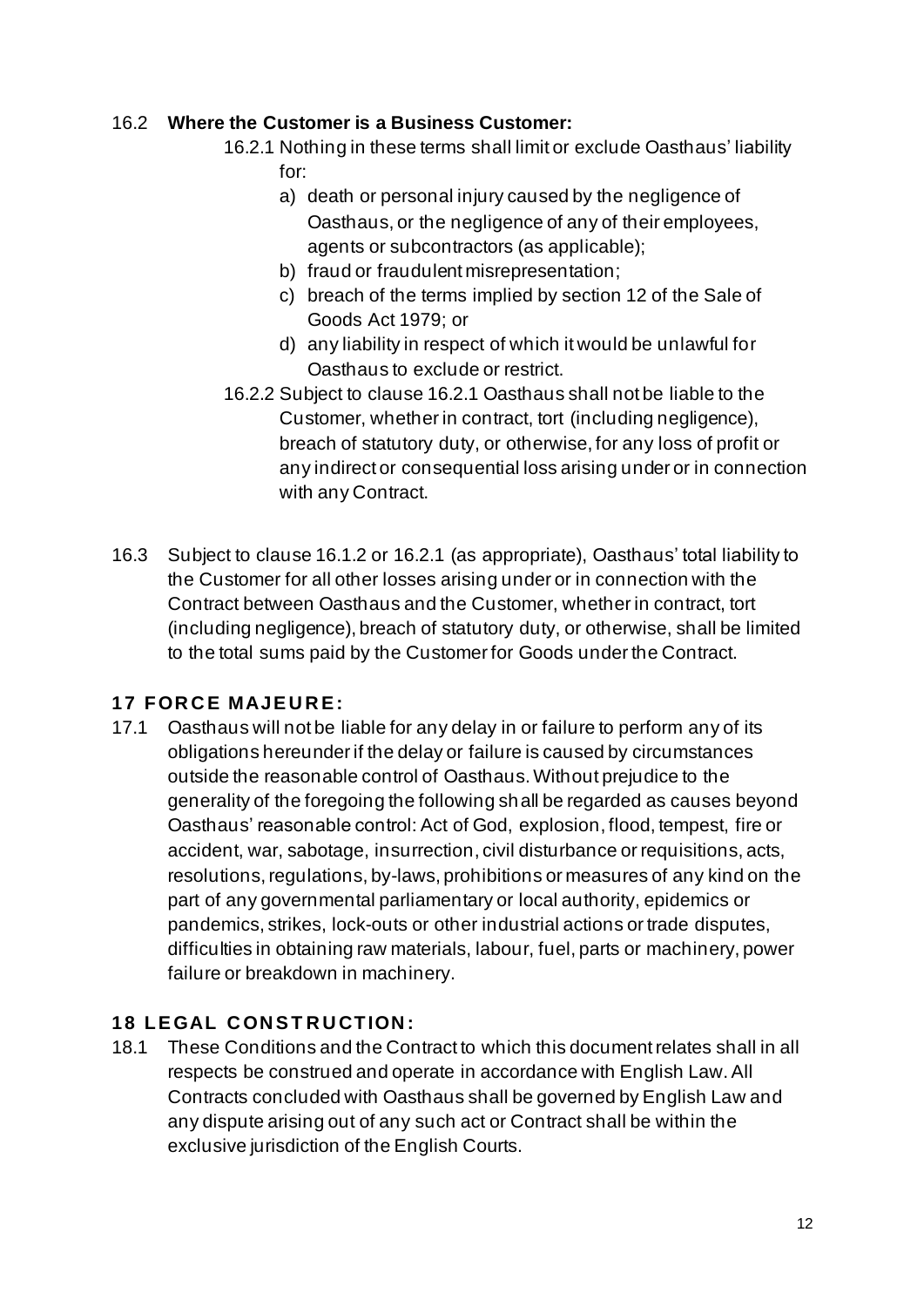#### **19 S E V E R AN C E :**

19.1 Each of the paragraphs of these terms operates separately. If any court or relevant authority decides that any of them are invalid, unlawful or unenforceable, the remaining paragraphs will remain in full force and effect.

#### **20 ENTIRE AGREEMENT:**

20.1 These terms constitute the entire agreement between Oasthaus and the Customer in relation to the Customer's purchase. The Customer acknowledges that it has not relied on any statement, promise, representation, assurance or warranty made or given by or on behalf of Oasthaus which is not set out in these terms and that it shall have no claim for innocent or negligent misrepresentation based on any statement in this agreement.

#### **21 D AT A P R OT E C TION :**

- 21.1 Oasthaus operates in compliance with the Payment Card Industry Data Security Standards (PCI DSS) and are certified by a Qualified Security Assessor: Trustwave.
- 21.2 All information provided by the Customer to Oasthaus will only be used in accordance with our Privacy Policy, a copy of which can be viewed on our website at https://theoasthaus.com/privacy-policy/

#### **22 C ON T AC T :**

- 22.1 Oasthaus is a trading name of Osiviso Limited 1 St Boniface Gardens, St Boniface Road, Isle of Wight, PO38 1PW, Tel: +44 (0) 7594 030649 www.theoasthaus.com, www.osiviso.com, email: info@osiviso.com
- 22.2 VAT Registration no. GB289677129 Company Registration Number: 08790821. WEEE Registration number: EORI No: GB289677129000 Registered Office: Cirrus House, Glebe Road, Huntingdon, Cambridgeshire, UK PE29 7DL
- 22.3 The Customer can contact Oasthaus using the details in clause 22.1